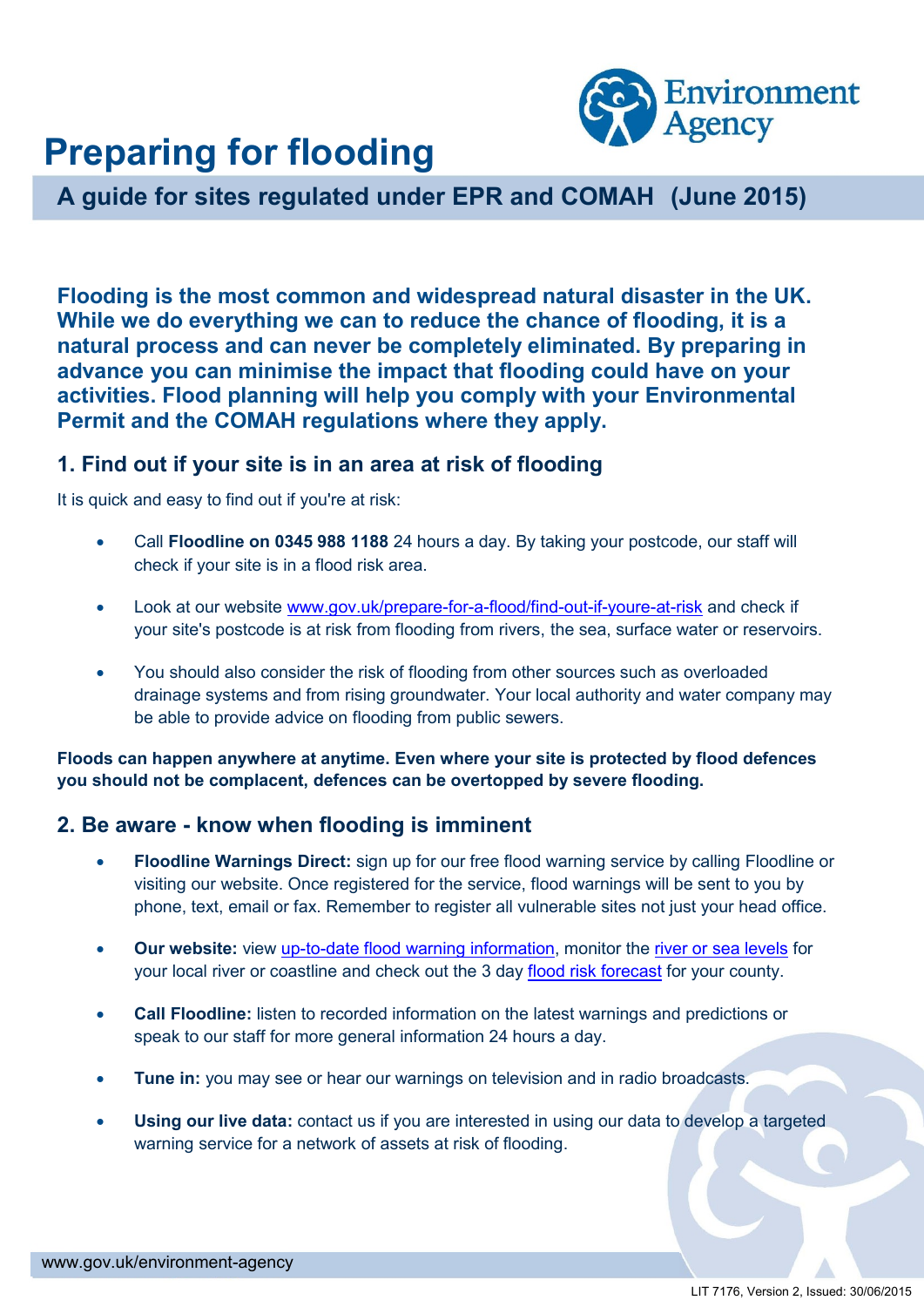# **3. Understand flood warnings**

## **Know your flood warning service**

We provide three types of warnings, Flood Alert, Flood Warning and Severe Flood Warning. Knowing what these warnings mean will help you prepare for flooding and take action at the right time.



# **4. Obtain site topography and more detailed flood modelling**

## **You need to understand how flood levels could affect your site**

You should start by obtaining a topographical survey of your site and the neighbouring land. Site levels should be provided as Above Ordnance Datum (AOD) and cross-referenced to Chart Datum (Local) and Tide Tables where appropriate. You then need to relate site levels to predicted flood levels in your area.

## **Your local Environment Agency office may be able to provide more detailed information on your flood risk**

Depending on your location, this might include information on flood history, flood defences, likely flooding scenarios and predictions of flood level and flood water velocity. We might also be able to show how climate change might influence flood risk. With additional knowledge of your site, we can help you to understand the relationship between our flood warning thresholds or our online river levels and the likely impact at your site. Please note that a charge may apply for providing this information.

# **5. Prepare a flood plan**

## **Your response to flooding should form part of your site accident or emergency plan**

A good plan will include steps to protect staff, safeguard hazardous processes and secure polluting material and stock. You should realistically be able to achieve these actions within the time available between receiving a flood warning and your site flooding.

When preparing your flood plan you should be aware that warning of imminent flooding may give little time for response. In addition, remember that all flood mitigation measures can fail.

incident hotline 0800 80 70 60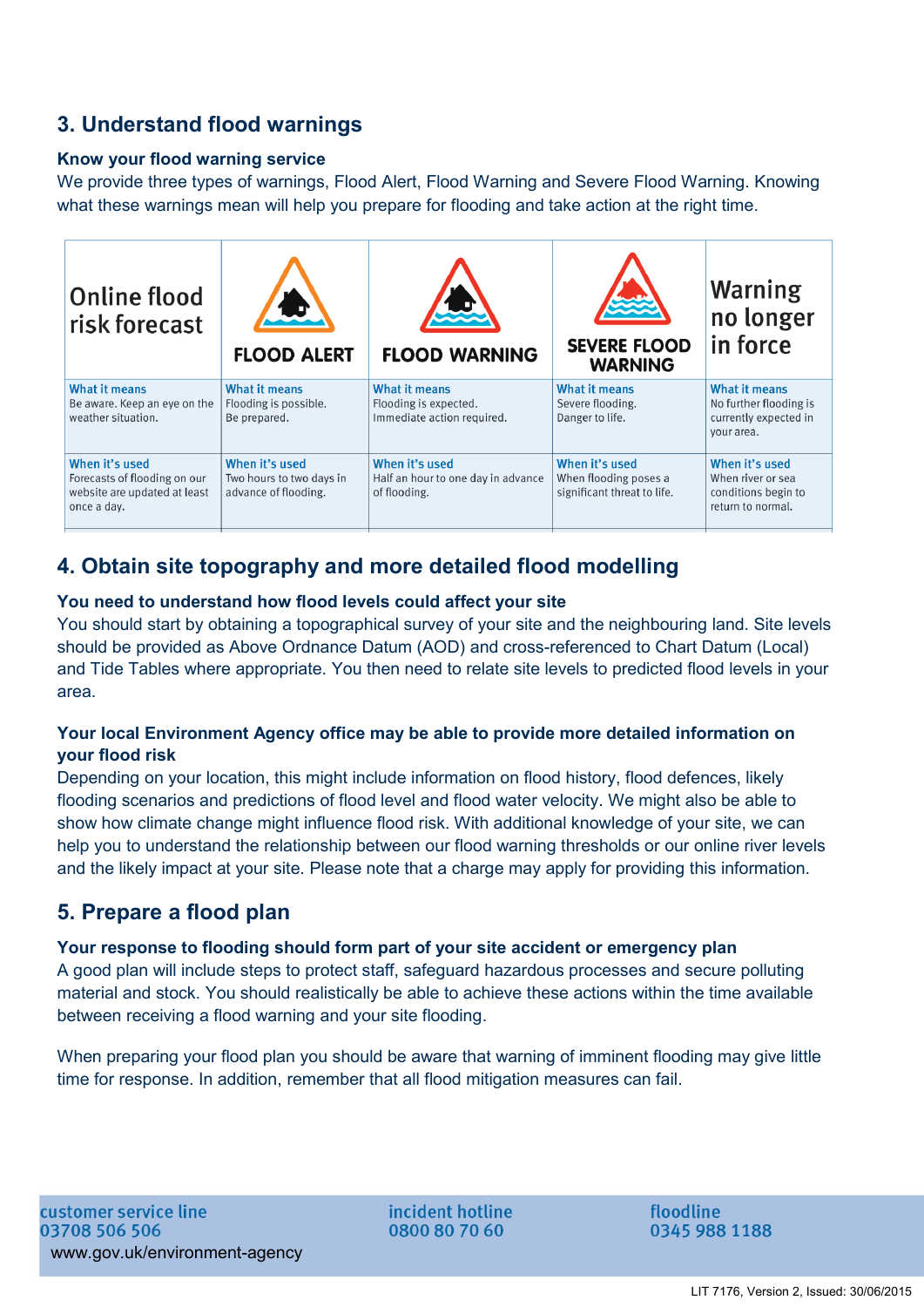**An effective plan will be based on a thorough understanding of the risks of flooding on specific areas of plant and operations. Completing a flood Hazard and Operability (Hazop) study could be appropriate for high hazard sites such as those falling under the COMAH regulations.** 

When drawing up your plan you should consider the following:

- the impact of flood water inundating and/or floating plant and equipment
- the impact of loss of utilities on a short and long term basis
- the impact of the loss of safety critical equipment and other key components e.g. PLC's, **SCADA**
- the ability to revert to manual operations taking into account hardware, operating procedures, competence and training
- the time needed to safely shut down operations and move personnel, polluting materials and stock

## **Your flood plan should identify appropriate action and the associated information needed when flooding is predicted. A good plan would include the following:**

- the allocation of flood response tasks to individuals who are trained for the role
- sources of flood warning, weather predictions and real-time river and sea levels
- appropriate trigger points such as rainfall, river levels, flood warning for specific action such as shutting down operations, isolating equipment, evacuating personnel
- links to asset registers and equipment status
- details of design, ownership and operation of relevant flood defences
- contact details and contractual arrangements for the supply of emergency resources e.g. pumps, power generators, clean-up equipment
- options for off-site recovery/remediation should loss of containment or pollution occur
- post flooding activities including:
	- removal of flood water
	- integrity checks of plant and equipment
	- inventory checks to identify losses of polluting, hazardous or radioactive material

#### **Flood plan exercises**

Your flood plan should be exercised to build the competence of staff and ensure that actions are realistic given the likely time and on-site resources that will have available.

incident hotline 0800 80 70 60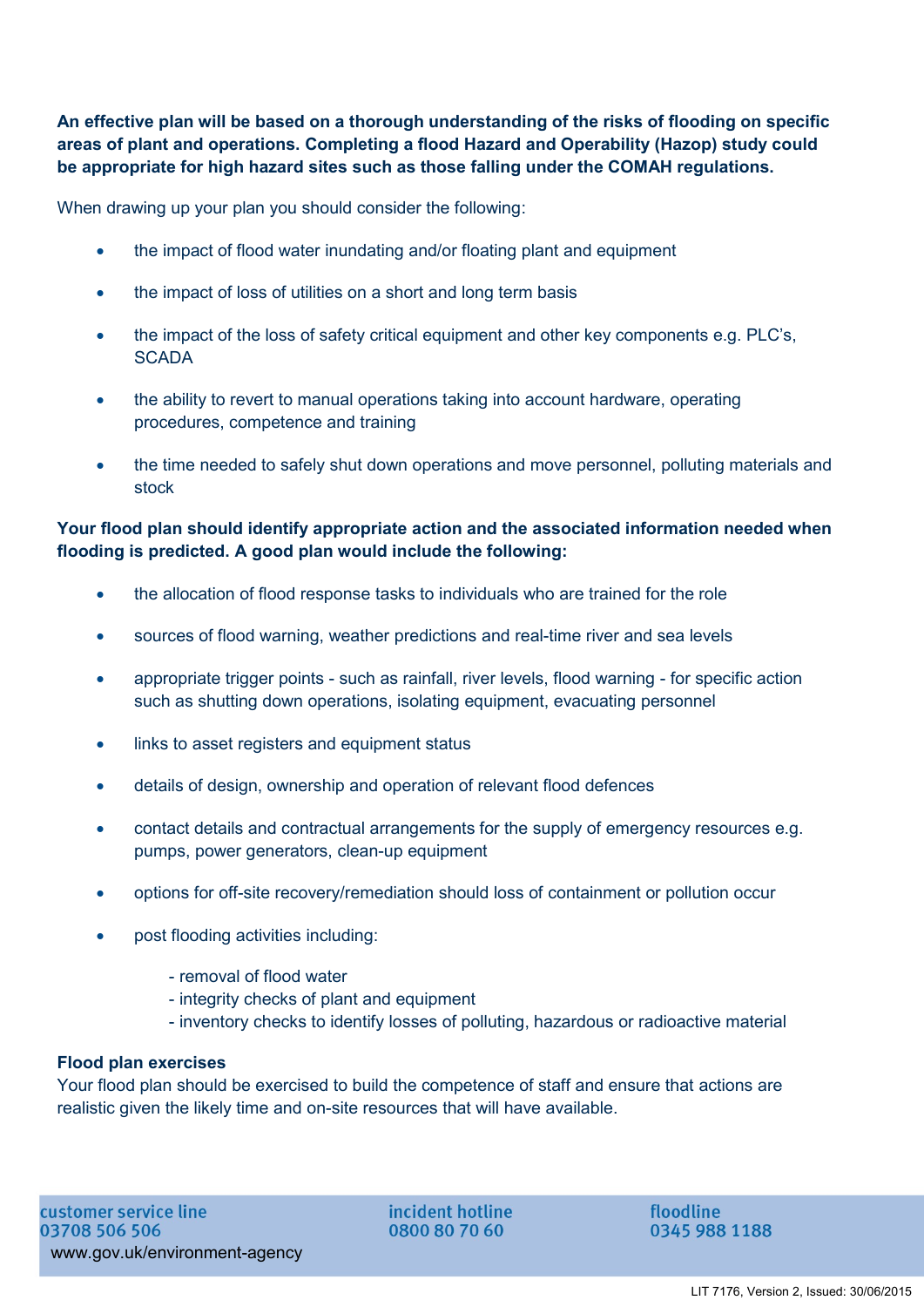# **6. Improve your site's flood resilience**

# **Taking simple steps can go a long way to protecting your operation from flooding**

The following is a list of things you should consider to minimise the impact of flooding. This list is not exhaustive and you should assess the specific flooding hazards including the potential impact from objects floating in fast-flowing floodwater.

## **Design to Stop, Slow, Deflect flood waters**

The following measures can stop flood water reaching your site or reduce its impact on vulnerable operations. You may need permission from your local council or the Environment Agency to implement some of these measures:

- drainage systems with excess capacity and penstocks
- sustainable drainage techniques such as retention ponds and soakaways
- ground and platform raising or diversion channels
- permanent or temporary flood defences
- effective maintenance of drainage and flood management systems

## **Storing polluting / hazardous substances and waste**

Where stores have to be in areas at risk of flooding, the following measures should be taken. Particular consideration should be given to hazardous substances which react in the presence of water.

- **Bulk storage and process tanks:** floodwater can cause tanks to float, resulting in the disconnection of pipelines and loss of the contents stored. Tanks can be raised above predicted flood water levels as long as this doesn't compromise the tank integrity and safe operation. Alternatively you should make sure that tank anchor points are able to withstand tank buoyancy. Underground tanks may be particularly vulnerable to flooding. When flooding is predicted, pipework should be emptied, valves closed and delivery pumps turned off.
- **Drums and IBCs:** drums and similar vessels can float in floodwaters resulting in loss of containment or downstream blockages and potentially complicated off-site recovery. Portable containers should either be permanently elevated above predicted flood waters or moved and secured if a flood is predicted. Secure fencing and gates at site boundaries should be used to prevent small containers floating off-site.
- **Product warehouses:** vulnerable products should be moved above predicted flood waters. To protect all stock, flood resistance measures such as flood boards or demountable flood defences at doorways could be provided. For more details of flood prevention products see: <http://www.bluepages.org.uk/>
- **Waste:** waste material and associated containers should be securely stored, in a manner that will prevent them floating away. Soluble material should not be stored where it may come into contact with flood water. A dedicated flood resistant store may be appropriate.
- **Radioactive substances:** radioactive substances should not be stored in the flood plain. If there is no alternative, then radioactive sources and waste should be positioned and managed to ensure that they cannot come into contact with flood waters. Users of mobile sources should also consider flood risk when sources are stored and used away from their home base.

incident hotline 0800 80 70 60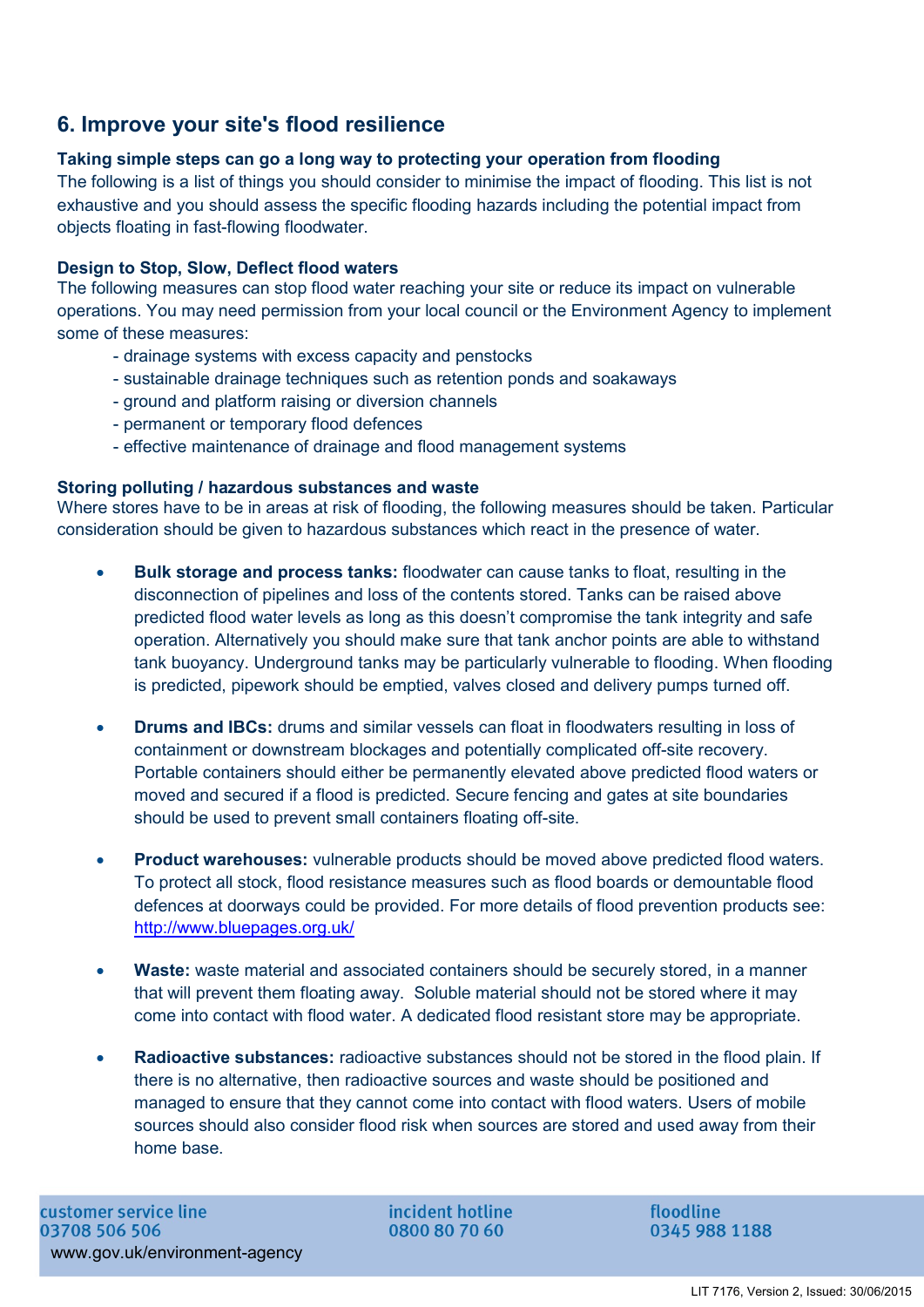## **Safety critical control systems**

You should consider the location of safety critical plant such as control rooms, process control and instrumentation systems and emission abatement plant. Where this equipment could be inundated by water you should assess its flood resilience and its vulnerability to damage by floating objects. Where equipment can't be moved above predicted flood waters and its resilience can't be assured, hazardous activities should be safely halted when flooding is predicted.

#### **Utilities**

You should make sure that electricity (including on-site transformers and substations), gas, steam, heating, cooling and water supply systems are above predicted flood levels, are flood resilient or can be safely isolated or switched off before flooding. As the loss of utilities may be for an extended period, you should consider the installation of backup systems for critical equipment.

#### **Effluent treatment and oil separation systems**

Effluent treatment and oil separation systems are likely to contain quantities of untreated effluent, retained sludge or oil at risk of being lost if the system is flooded. These systems are likely to be at greatest risk as they are often positioned at the lowest point of a site.

You should assess the need to empty oil separators, treatment plants, storage tanks and effluent pipe work before they're flooded. You should also make sure that systems that have been subjected to flooding are working correctly before using them again.

#### **Emergency response**

Flood events affecting an industrial site or its surrounding region are also likely to disrupt emergency response. Potential impacts could include:

- delayed or diminished attendance by off-site emergency services
- disruption to normal response measures such as fire-fighting or pollution control
- delayed evacuation of employees and local residents.

For vulnerable high hazard sites you should use our flood maps to assess whether access and evacuation routes for your site are likely to be affected by flooding. You can also talk to your local authority emergency planners about how they have prepared for flooding of your site.

Because of the impact of flooding on emergency plans it may be appropriate to suspend hazardous activities when flooding is predicted.

#### **Information Security**

Relevant Information on the inventory of polluting material and waste, or the inventory of radioactive sources and waste, should be kept and managed so that it is not at risk of damage or loss during flood events.

#### **Business Continuity**

When planning for flooding, consideration should also be given to the wider impact of flooding on your business. For example you should consider the resilience to flooding of business critical information and IT systems.

incident hotline 0800 80 70 60